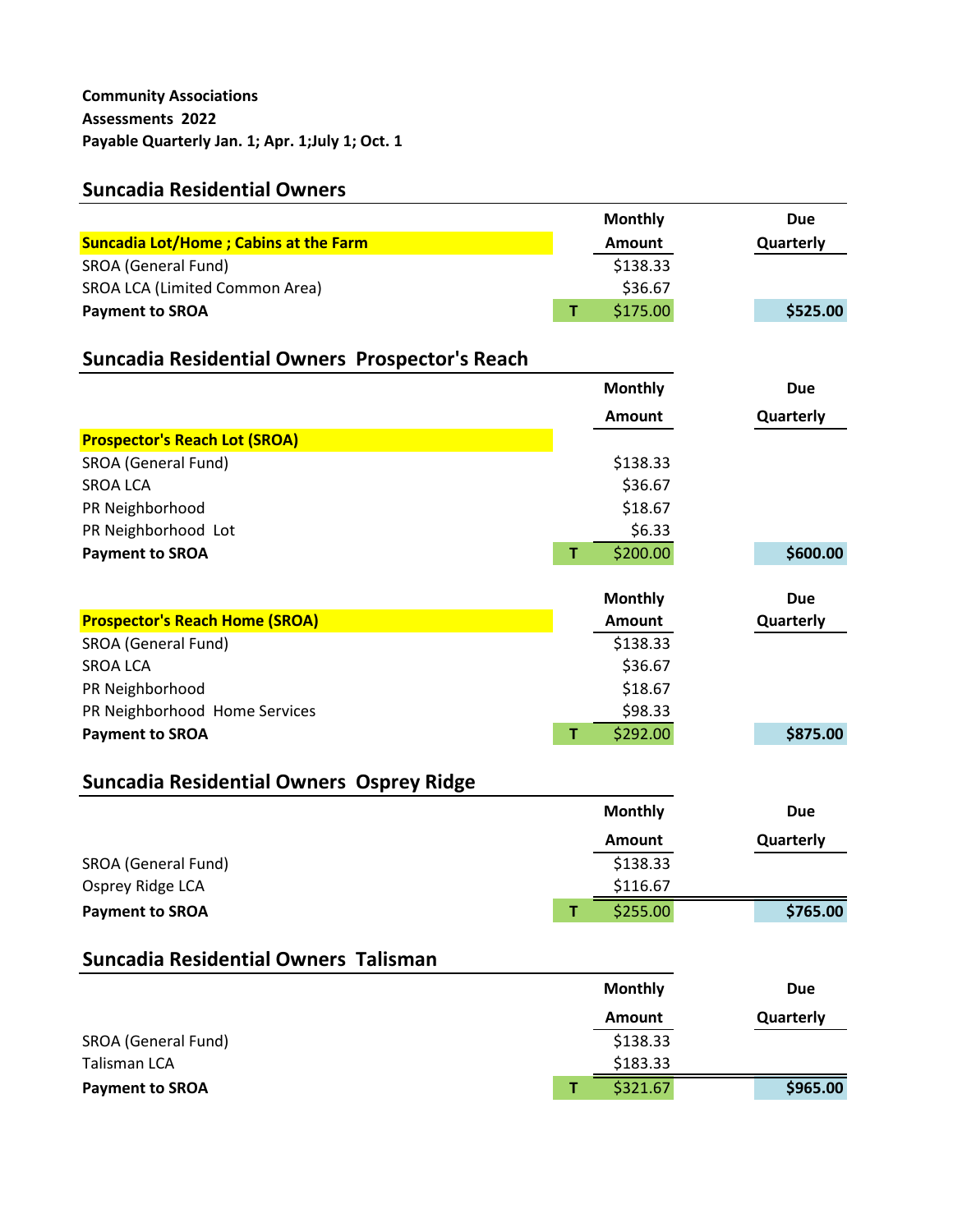|                        | <b>Monthly</b> | <b>Due</b> |
|------------------------|----------------|------------|
|                        | <b>Amount</b>  | Quarterly  |
| SROA (General Fund)    | \$138.33       |            |
| <b>SROA LCA</b>        | \$36.67        |            |
| Miners Camp LCA        | \$333.33       |            |
| <b>Payment to SROA</b> | \$508.33       | \$1,525.00 |
|                        |                |            |

# **Suncadia Residential Owners River Ridge; Nelson Creek; Nelson Ridge\***

|                                                              | <b>Monthly</b> | <b>Due</b> |
|--------------------------------------------------------------|----------------|------------|
|                                                              | <b>Amount</b>  | Quarterly  |
| SROA (General Fund)                                          | \$138.33       |            |
| <b>SROA LCA</b>                                              | \$36.67        |            |
| River Ridge LCA                                              | \$25.00        |            |
| <b>Payment to SROA</b>                                       | \$200.00       | \$600.00   |
| * Assessments start upon the completion of the roads in 2022 |                |            |

## **Suncadia Residential Owners Trailhead Townhomes**

|                                           |   | <b>Due</b>     | <b>Due</b> |
|-------------------------------------------|---|----------------|------------|
|                                           |   | <b>Monthly</b> | Quarterly  |
| SROA (General Fund)                       |   | \$138.33       | \$415.00   |
| <b>Trailhead Townhomes LCA</b>            |   | \$285.00       |            |
|                                           | т | \$423.33       | \$415.00   |
| Suncadia Residential Owners Cascade Reach |   |                |            |
|                                           |   | <b>Due</b>     | <b>Due</b> |
|                                           |   |                |            |
|                                           |   | <b>Monthly</b> | Quarterly  |
| SROA (General Fund)                       |   | \$138.33       | \$415.00   |
| Cascade Reach LCA                         |   | \$241.67       | \$725.00   |
|                                           | т | \$380.00       | \$1,140.00 |

## **Suncadia Residential Owners the Heights \***

|                                                   | Due            | <b>Due</b> |
|---------------------------------------------------|----------------|------------|
|                                                   | <b>Monthly</b> | Quarterly  |
| SROA (General Fund)                               | \$138.33       | \$415.00   |
|                                                   | \$138.33       | \$415.00   |
| $*$ until the Cnow removal in driveweve commences |                |            |

until the Snow removal in driveways commences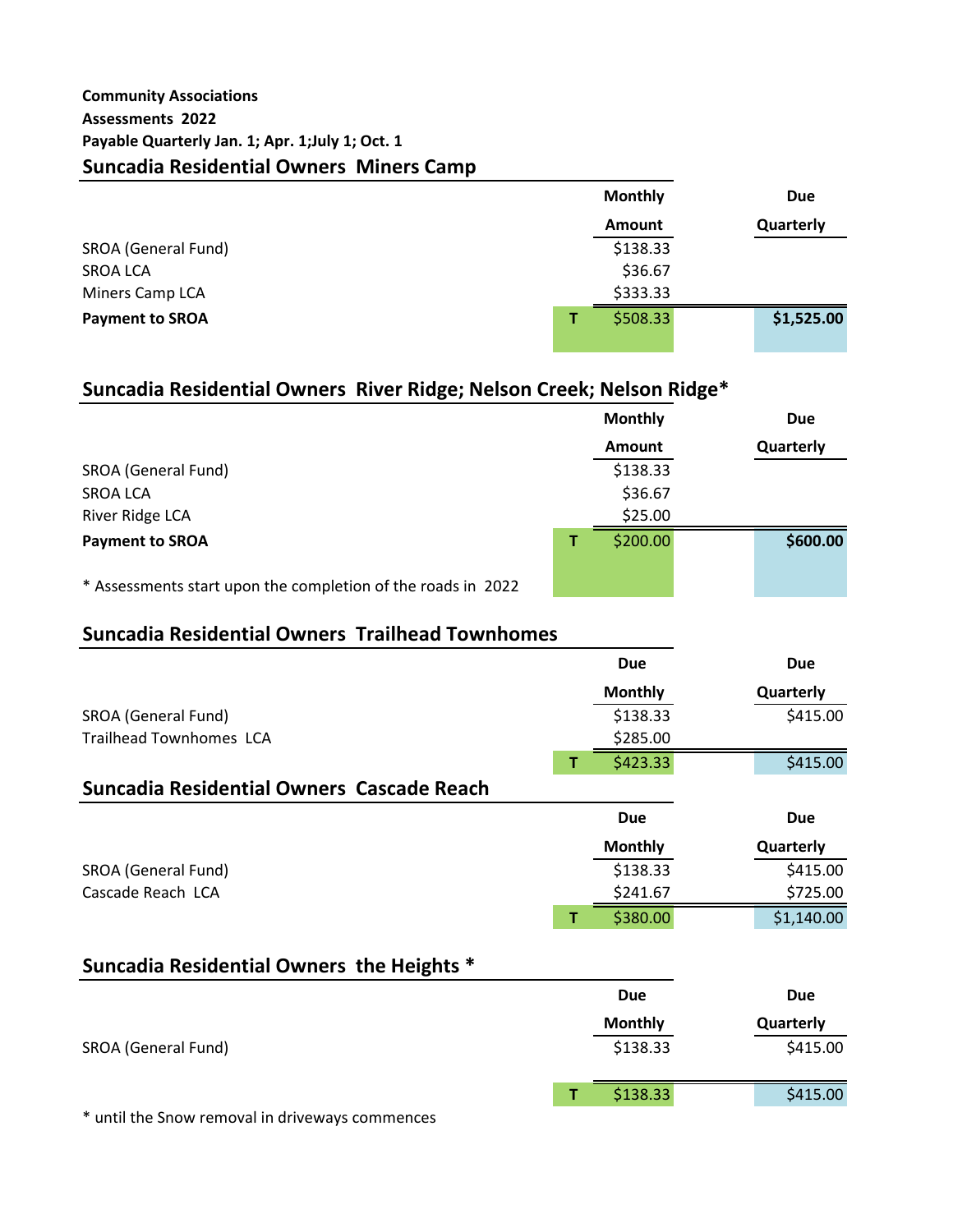## **Trailhead Townhomes**

|                                | <b>Due</b>     | <b>Due</b> |
|--------------------------------|----------------|------------|
|                                | <b>Monthly</b> | Quarterly  |
| SROA (General Fund)            | \$138.33       | \$415.00   |
| <b>Trailhead Townhomes LCA</b> | \$300.00       |            |
|                                | \$438.33       | \$415.00   |

# **Tumble Creek Village**

|                                                    |    | <b>Monthly</b> | <b>Due</b> |  |
|----------------------------------------------------|----|----------------|------------|--|
| <b>Tumble Creek Lot / Home</b>                     |    | <b>Amount</b>  | Quarterly  |  |
| TCVA Assessment( Payable to TCVA)                  |    | \$241.67       | \$725.00   |  |
| SROA Assessment (Payable to SROA)                  |    | \$138.33       | \$415.00   |  |
|                                                    | Ť  | \$380.00       | \$1,140.00 |  |
| <b>Tumble Creek Cabin Lot (TCVA)</b>               |    |                |            |  |
| <b>TCVA</b>                                        |    | \$241.67       |            |  |
| <b>TCVA Cabins Neighborhood</b>                    |    | \$35.00        |            |  |
| TCVA Assessment( Payable to TCVA)                  |    | \$276.67       | \$830.00   |  |
| SROA Assessment (Payable to SROA)                  |    | \$138.33       | \$415.00   |  |
|                                                    | T  | \$415.00       | \$1,245.00 |  |
| <b>Tumble Creek Cabin Lot (TCVA) with Car Barn</b> |    |                |            |  |
| <b>TCVA</b>                                        |    | \$241.67       |            |  |
| Car Barn                                           |    | \$115.00       |            |  |
| <b>TCVA Cabins Neighborhood</b>                    |    | \$35.00        |            |  |
| TCVA Assessment( Payable to TCVA)                  |    | \$391.67       | \$1,175.00 |  |
| SROA Assessment (Payable to SROA)                  |    | \$138.33       | \$415.00   |  |
|                                                    | Ť. | \$530.00       | \$1,590.00 |  |
| <b>Tumble Creek Cabin Home (TCVA) with Garage</b>  |    |                |            |  |
| <b>TCVA</b>                                        |    | \$241.67       |            |  |
| <b>TCVA Cabins Neighborhood</b>                    |    | \$35.00        |            |  |
| TCVA Cabin Neighborhood Home Services              |    | \$271.67       |            |  |
| TCVA Assessment( Payable to TCVA)                  |    | \$548.33       | \$1,645.00 |  |
| SROA Assessment (Payable to SROA)                  |    | \$138.33       | \$415.00   |  |
|                                                    | T  | \$686.67       | \$2,060.00 |  |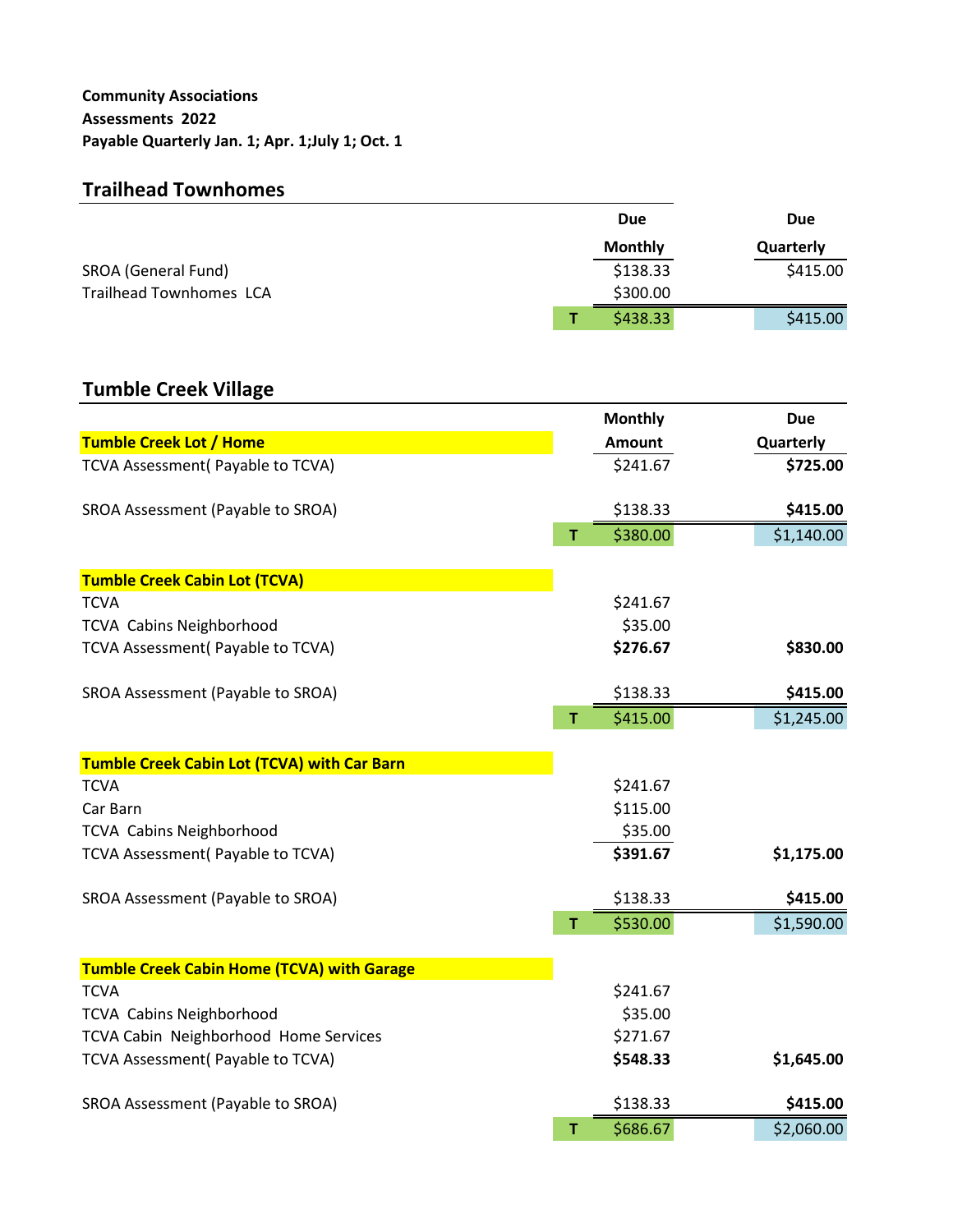## **Community Associations Assessments 2022 Payable Quarterly Jan. 1; Apr. 1;July 1; Oct. 1**

| <b>Tumble Creek Cabin Home (TCVA) with Car Barn</b> |          |            |
|-----------------------------------------------------|----------|------------|
| <b>TCVA</b>                                         | \$241.67 |            |
| <b>TCVA Cabins Neighborhood</b>                     | \$35.00  |            |
| Car Barn                                            | \$115.00 |            |
| <b>TCVA Cabin Neighborhood Home Services</b>        | \$271.67 |            |
| TCVA Assessment (Payable to TCVA)                   | \$663.33 | \$1,990.00 |
| SROA Assessment (Payable to SROA)                   | \$138.33 | \$415.00   |
|                                                     | \$801.67 | \$2,405.00 |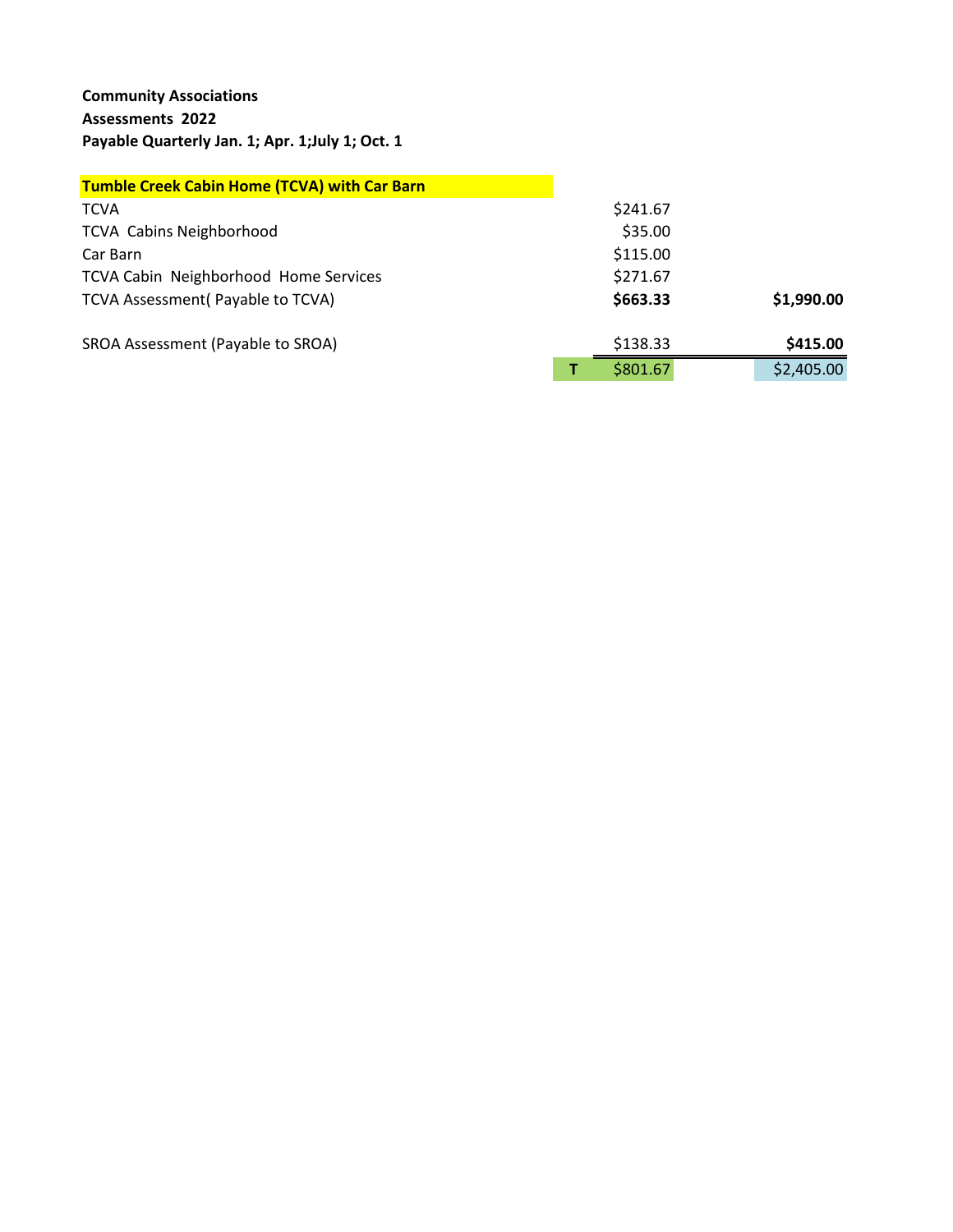| <b>SROA Assessment</b> | <b>Monthly</b> | Quarterly |
|------------------------|----------------|-----------|
|                        |                |           |

|                 | SROA Assessment (Payable to SROA)   |                                     |          | \$138.33                                                                                            |          | \$415.00                                                         |                                                  |                                                                     |                                                 |                                   |
|-----------------|-------------------------------------|-------------------------------------|----------|-----------------------------------------------------------------------------------------------------|----------|------------------------------------------------------------------|--------------------------------------------------|---------------------------------------------------------------------|-------------------------------------------------|-----------------------------------|
| UNIT#           | <b>APPROX</b><br><b>SQUARE FEET</b> | <b>APPROX %</b><br><b>OWNERSHIP</b> |          | <b>LODGE</b><br><b>RESIDENTIAL</b><br><b>CONDOMINIUM</b><br><b>ASSOCIATION</b><br><b>ASSESSMENT</b> |          | <b>ACCESS &amp;</b><br><b>SERVICES</b><br><b>COVENANT</b><br>FEE | Landscaping<br>Patio / Hot Tub<br><b>Expense</b> | <b>TOTAL</b><br><b>MONTHLY</b><br><b>LODGE</b><br><b>AMOUNT DUE</b> | <b>MONTHLY</b><br><b>SROA Payable</b><br>Qtrly. | <b>TOTAL</b><br><b>ASSESSMENT</b> |
| 1133/1135       | 1325                                | 0.73%                               | \$       | 906.19                                                                                              | \$       | 650.28                                                           |                                                  | 1,556.47                                                            | 138.33                                          | 1,694.80                          |
| 1134            | 435                                 | 0.24%                               | \$       | 297.51                                                                                              | \$       | 213.49                                                           | \$<br>60                                         | 571.00                                                              | 138.33                                          | 709.33                            |
| 1136            | 846                                 | 0.47%                               | \$       | 578.60                                                                                              | \$       | 415.20                                                           | \$<br>30                                         | 1,023.80                                                            | 138.33                                          | 1,162.13                          |
| 1137/1139       | 1320                                | 0.73%                               | \$       | 902.78                                                                                              | \$       | 647.83                                                           |                                                  | 1,550.61                                                            | 138.33                                          | 1,688.94                          |
| 1138            | 846                                 | 0.47%                               | \$       | 578.60                                                                                              | \$       | 415.20                                                           | \$<br>30                                         | 1,023.80                                                            | 138.33                                          | 1,162.13                          |
| 1140            | 870                                 | 0.48%                               | \$       | 595.01                                                                                              | \$       | 426.98                                                           | \$<br>30                                         | 1,051.99                                                            | 138.33                                          | 1,190.32                          |
| 1141            | 435                                 | 0.24%                               | \$       | 297.51                                                                                              | \$       | 213.49                                                           |                                                  | 511.00                                                              | 138.33                                          | 649.33                            |
| 1143            | 435                                 | 0.24%                               | \$       | 297.51                                                                                              | \$       | 213.49                                                           |                                                  | 511.00                                                              | 138.33                                          | 649.33                            |
| 2005/07         | 1315                                | 0.73%                               | \$       | 899.36                                                                                              | \$       | 645.37                                                           |                                                  | 1,544.73                                                            | 138.33                                          | 1,683.06                          |
| 2006/08         | 1325                                | 0.73%                               | \$       | 906.19                                                                                              | \$       | 650.28                                                           | \$<br>30                                         | 1,586.47                                                            | 138.33                                          | 1,724.80                          |
| 2009/11         | 1325                                | 0.73%                               | \$       | 906.19                                                                                              | \$       | 650.28                                                           |                                                  | 1,556.47                                                            | 138.33                                          | 1,694.80                          |
| 2010            | 870                                 | 0.48%                               | \$       | 595.01                                                                                              | \$       | 426.98                                                           | \$<br>30                                         | 1,051.99                                                            | 138.33                                          | 1,190.32                          |
| 2012            | 450                                 | 0.25%                               | \$       | 307.76                                                                                              | \$       | 220.85                                                           | \$<br>30                                         | 558.61                                                              | 138.33                                          | 696.94                            |
| 2013            | 450                                 | 0.25%                               | \$       | 307.76                                                                                              | \$       | 220.85                                                           |                                                  | 528.61                                                              | 138.33                                          | 666.94                            |
| 2014/16         | 1325                                | 0.73%                               | \$       | 906.19                                                                                              | \$       | 650.28                                                           | \$<br>30                                         | 1,586.47                                                            | 138.33                                          | 1,724.80                          |
| 2015            | 870                                 | 0.48%                               | \$       | 595.01                                                                                              | \$       | 426.98                                                           |                                                  | 1,021.99                                                            | 138.33                                          | 1,160.32                          |
| 2017            | 870                                 | 0.48%                               | \$       | 595.01                                                                                              | \$       | 426.98                                                           |                                                  | 1,021.99                                                            | 138.33                                          | 1,160.32                          |
| 2018/20         | 1325                                | 0.73%                               | \$       | 906.19                                                                                              | \$       | 650.28                                                           | \$<br>30                                         | 1,586.47                                                            | 138.33                                          | 1,724.80                          |
| 2022/24         | 1325                                | 0.73%                               | \$       | 906.19                                                                                              | Ś.       | 650.28                                                           | \$<br>30                                         | 1,586.47                                                            | 138.33                                          | 1,724.80                          |
| 2023            | 870                                 | 0.48%                               | \$       | 595.01                                                                                              | \$       | 426.98                                                           |                                                  | 1,021.99                                                            | 138.33                                          | 1,160.32                          |
| 2025            | 870                                 | 0.48%                               | \$       | 595.01                                                                                              | \$       | 426.98                                                           |                                                  | 1,021.99                                                            | 138.33                                          | 1,160.32                          |
| 2026            | 870                                 | 0.48%                               | \$       | 595.01                                                                                              | \$       | 426.98                                                           | \$<br>90                                         | 1,111.99                                                            | 138.33                                          | 1,250.32                          |
| 2027            | 450                                 | 0.25%                               | \$       | 307.76                                                                                              | \$       | 220.85                                                           |                                                  | 528.61                                                              | 138.33                                          | 666.94                            |
| 2028            | 450                                 | 0.25%                               | \$       | 307.76                                                                                              | \$       | 220.85                                                           | \$<br>30                                         | 558.61                                                              | 138.33                                          | 696.94                            |
| 2029/31         | 1325                                | 0.73%                               | \$       | 906.19                                                                                              | \$       | 650.28                                                           |                                                  | 1,556.47                                                            | 138.33                                          | 1,694.80                          |
| 2030/32         | 1325                                | 0.73%                               | \$       | 906.19                                                                                              | Ś.       | 650.28                                                           | \$<br>90                                         | 1,646.47                                                            | 138.33                                          | 1,784.80                          |
| 2033            | 450                                 | 0.25%                               | \$       | 307.76                                                                                              | \$       | 220.85                                                           |                                                  | 528.61                                                              | 138.33                                          | 666.94                            |
| 2034            | 450                                 | 0.25%                               | \$       | 307.76                                                                                              | \$       | 220.85                                                           |                                                  | 528.61                                                              | 138.33                                          | 666.94                            |
| 2035/37<br>2036 | 1325<br>450                         | 0.73%<br>0.25%                      | \$<br>\$ | 906.19<br>307.76                                                                                    | \$<br>\$ | 650.28<br>220.85                                                 |                                                  | 1,556.47<br>528.61                                                  | 138.33<br>138.33                                | 1,694.80<br>666.94                |
| 2038            | 870                                 | 0.48%                               | \$       | 595.01                                                                                              | \$       | 426.98                                                           |                                                  | 1,021.99                                                            | 138.33                                          | 1,160.32                          |
| 2039/41         | 1325                                | 0.73%                               | \$       | 906.19                                                                                              | \$       | 650.28                                                           |                                                  | 1,556.47                                                            | 138.33                                          | 1,694.80                          |
| 2040            | 870                                 | 0.48%                               | \$       | 595.01                                                                                              | \$       | 426.98                                                           |                                                  | 1,021.99                                                            | 138.33                                          | 1,160.32                          |
| 2042            | 450                                 | 0.25%                               | \$       | 307.76                                                                                              | \$       | 220.85                                                           |                                                  | 528.61                                                              | 138.33                                          | 666.94                            |
| 2043            | 450                                 | 0.25%                               | \$       | 307.76                                                                                              | \$       | 220.85                                                           |                                                  | 528.61                                                              | 138.33                                          | 666.94                            |
| 2044            | 450                                 | 0.25%                               | \$       | 307.76                                                                                              | \$       | 220.85                                                           |                                                  | 528.61                                                              | 138.33                                          | 666.94                            |
| 2045            | 870                                 | 0.48%                               | \$       | 595.01                                                                                              | \$       | 426.98                                                           |                                                  | 1,021.99                                                            | 138.33                                          | 1,160.32                          |
| 2046            | 870                                 | 0.48%                               | \$       | 595.01                                                                                              | \$       | 426.98                                                           |                                                  | 1,021.99                                                            | 138.33                                          | 1,160.32                          |
| 2047            | 450                                 | 0.25%                               | \$       | 307.76                                                                                              | \$       | 220.85                                                           |                                                  | 528.61                                                              | 138.33                                          | 666.94                            |
| 2048            | 450                                 | 0.25%                               | \$       | 307.76                                                                                              | \$       | 220.85                                                           |                                                  | 528.61                                                              | 138.33                                          | 666.94                            |
| 2049            | 450                                 | 0.25%                               | \$       | 307.76                                                                                              | \$       | 220.85                                                           |                                                  | 528.61                                                              | 138.33                                          | 666.94                            |
| 2050            | 450                                 | 0.25%                               | \$       | 307.76                                                                                              | \$       | 220.85                                                           |                                                  | 528.61                                                              | 138.33                                          | 666.94                            |
| 2051            | 870                                 | 0.48%                               | \$       | 595.01                                                                                              | \$       | 426.98                                                           |                                                  | 1,021.99                                                            | 138.33                                          | 1,160.32                          |
| 2052            | 870                                 | 0.48%                               | \$       | 595.01                                                                                              | \$       | 426.98                                                           |                                                  | 1,021.99                                                            | 138.33                                          | 1,160.32                          |
| 2056            | 450                                 | 0.25%                               | \$       | 307.76                                                                                              | \$       | 220.85                                                           |                                                  | 528.61                                                              | 138.33                                          | 666.94                            |
| 2057            | 450                                 | 0.25%                               | \$       | 307.76                                                                                              | Ś        | 220.85                                                           |                                                  | 528.61                                                              | 138.33                                          | 666.94                            |
| 2058            | 450                                 | 0.25%                               | \$       | 307.76                                                                                              | Ŝ.       | 220.85                                                           |                                                  | 528.61                                                              | 138.33                                          | 666.94                            |
| 2059            | 870                                 | 0.48%                               | \$       | 595.01                                                                                              | \$       | 426.98                                                           |                                                  | 1,021.99                                                            | 138.33                                          | 1,160.32                          |
| 2060            | 870                                 | 0.48%                               | \$       | 595.01                                                                                              | \$       | 426.98                                                           |                                                  | 1,021.99                                                            | 138.33                                          | 1,160.32                          |
| 2061            | 450                                 | 0.25%                               | \$       | 307.76                                                                                              | Ŝ.       | 220.85                                                           |                                                  | 528.61                                                              | 138.33                                          | 666.94                            |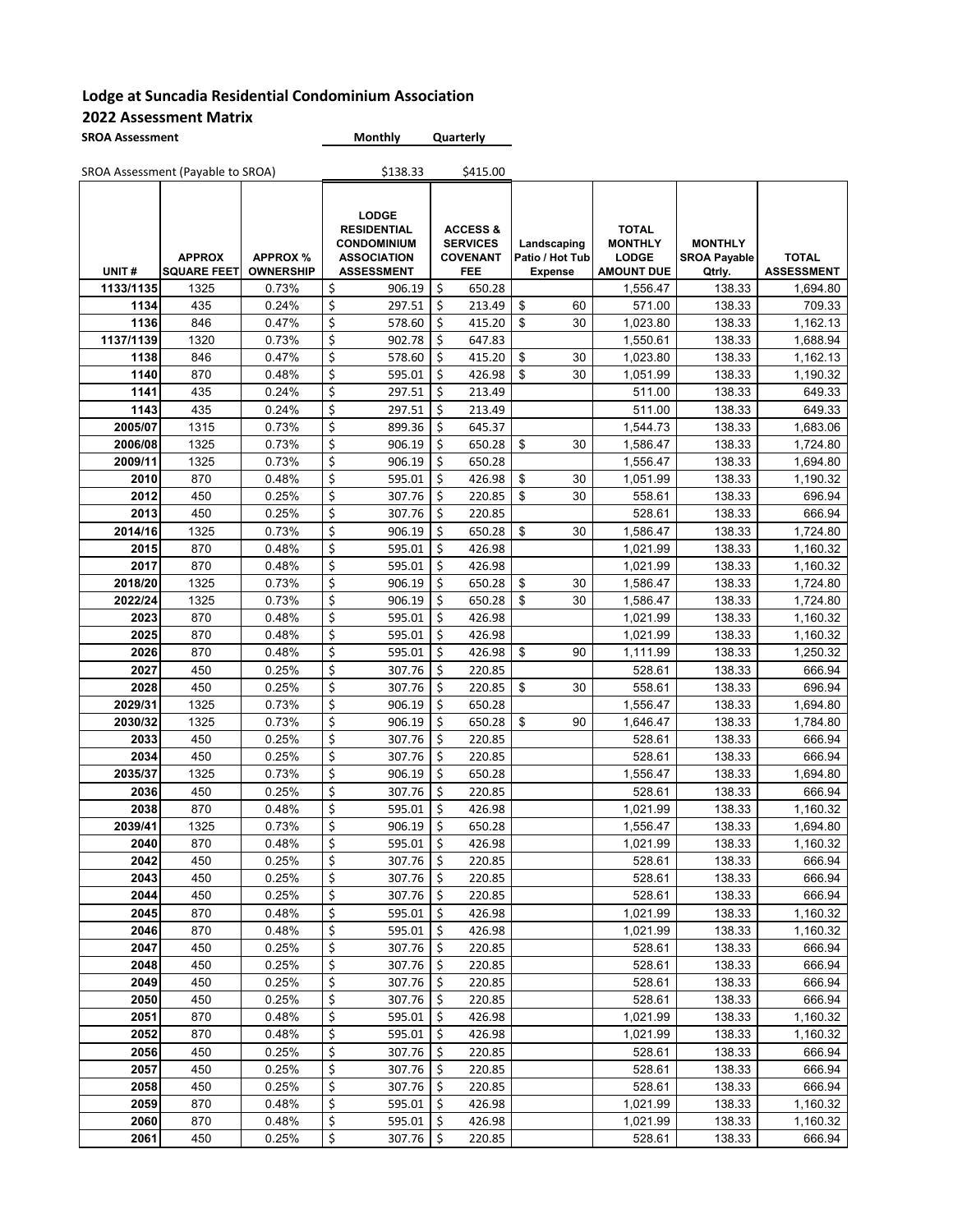| <b>SROA Assessment</b> | <b>Monthly</b> | Quarterly |
|------------------------|----------------|-----------|
|                        |                |           |

|              | SROA Assessment (Payable to SROA)   |                                     |          | \$138.33                                                                                            |           | \$415.00                                                         |                                                  |                                                                     |                                                 |                                   |
|--------------|-------------------------------------|-------------------------------------|----------|-----------------------------------------------------------------------------------------------------|-----------|------------------------------------------------------------------|--------------------------------------------------|---------------------------------------------------------------------|-------------------------------------------------|-----------------------------------|
| UNIT#        | <b>APPROX</b><br><b>SQUARE FEET</b> | <b>APPROX %</b><br><b>OWNERSHIP</b> |          | <b>LODGE</b><br><b>RESIDENTIAL</b><br><b>CONDOMINIUM</b><br><b>ASSOCIATION</b><br><b>ASSESSMENT</b> |           | <b>ACCESS &amp;</b><br><b>SERVICES</b><br><b>COVENANT</b><br>FEE | Landscaping<br>Patio / Hot Tub<br><b>Expense</b> | <b>TOTAL</b><br><b>MONTHLY</b><br><b>LODGE</b><br><b>AMOUNT DUE</b> | <b>MONTHLY</b><br><b>SROA Payable</b><br>Qtrly. | <b>TOTAL</b><br><b>ASSESSMENT</b> |
| 2062         | 846                                 | 0.47%                               | \$       | 578.60                                                                                              | \$        | 415.20                                                           |                                                  | 993.80                                                              | 138.33                                          | 1,132.13                          |
| 2063         | 870                                 | 0.48%                               | \$       | 595.01                                                                                              | \$        | 426.98                                                           |                                                  | 1,021.99                                                            | 138.33                                          | 1,160.32                          |
| 2064         | 846                                 | 0.47%                               | \$       | 578.60                                                                                              | \$        | 415.20                                                           |                                                  | 993.80                                                              | 138.33                                          | 1,132.13                          |
| 2065         | 450                                 | 0.25%                               | \$       | 307.76                                                                                              | \$        | 220.85                                                           |                                                  | 528.61                                                              | 138.33                                          | 666.94                            |
| 2066         | 870                                 | 0.48%                               | \$       | 595.01                                                                                              | \$        | 426.98                                                           |                                                  | 1,021.99                                                            | 138.33                                          | 1,160.32                          |
| 2067         | 450                                 | 0.25%                               | \$       | 307.76                                                                                              | \$        | 220.85                                                           |                                                  | 528.61                                                              | 138.33                                          | 666.94                            |
| 2068         | 450                                 | 0.25%                               | \$       | 307.76                                                                                              | \$        | 220.85                                                           |                                                  | 528.61                                                              | 138.33                                          | 666.94                            |
| 2069         | 450                                 | 0.25%                               | \$       | 307.76                                                                                              | \$        | 220.85                                                           |                                                  | 528.61                                                              | 138.33                                          | 666.94                            |
| 2070         | 870                                 | 0.48%                               | \$       | 595.01                                                                                              | \$        | 426.98                                                           |                                                  | 1,021.99                                                            | 138.33                                          | 1,160.32                          |
| 2071         | 870                                 | 0.48%                               | \$       | 595.01                                                                                              | Ś         | 426.98                                                           |                                                  | 1,021.99                                                            | 138.33                                          | 1,160.32                          |
| 2072         | 870                                 | 0.48%                               | \$       | 595.01                                                                                              | \$        | 426.98                                                           |                                                  | 1,021.99                                                            | 138.33                                          | 1,160.32                          |
| 2073         | 450                                 | 0.25%                               | \$       | 307.76                                                                                              | \$        | 220.85                                                           |                                                  | 528.61                                                              | 138.33                                          | 666.94                            |
| 2074         | 450                                 | 0.25%                               | \$       | 307.76                                                                                              | \$        | 220.85                                                           |                                                  | 528.61                                                              | 138.33                                          | 666.94                            |
| 2075         | 450                                 | 0.25%                               | \$       | 307.76                                                                                              | \$        | 220.85                                                           |                                                  | 528.61                                                              | 138.33                                          | 666.94                            |
| 2076         | 450                                 | 0.25%                               | \$       | 307.76                                                                                              | \$        | 220.85                                                           |                                                  | 528.61                                                              | 138.33                                          | 666.94                            |
| 3005/07      | 1315                                | 0.73%                               | \$       | 899.36                                                                                              | \$        | 645.37                                                           |                                                  | 1,544.73                                                            | 138.33                                          | 1,683.06                          |
| 3006         | 450                                 | 0.25%                               | \$       | 307.76                                                                                              | \$        | 220.85                                                           |                                                  | 528.61                                                              | 138.33                                          | 666.94                            |
| 3008         | 870                                 | 0.48%                               | \$       | 595.01                                                                                              | \$        | 426.98                                                           |                                                  | 1,021.99                                                            | 138.33                                          | 1,160.32                          |
| 3009/11      | 1325                                | 0.73%                               | \$       | 906.19                                                                                              | \$        | 650.28                                                           |                                                  | 1,556.47                                                            | 138.33                                          | 1,694.80                          |
| 3010         | 870                                 | 0.48%                               | \$       | 595.01                                                                                              | \$        | 426.98                                                           |                                                  | 1,021.99                                                            | 138.33                                          | 1,160.32                          |
| 3012         | 450                                 | 0.25%                               | \$       | 307.76                                                                                              | \$        | 220.85                                                           |                                                  | 528.61                                                              | 138.33                                          | 666.94                            |
| 3013         | 450                                 | 0.25%                               | \$       | 307.76                                                                                              | \$        | 220.85                                                           |                                                  | 528.61                                                              | 138.33                                          | 666.94                            |
| 3014         | 450                                 | 0.25%                               | \$       | 307.76                                                                                              | \$        | 220.85                                                           |                                                  | 528.61                                                              | 138.33                                          | 666.94                            |
| 3015         | 870                                 | 0.48%                               | \$       | 595.01                                                                                              | \$        | 426.98                                                           |                                                  | 1,021.99                                                            | 138.33                                          | 1,160.32                          |
| 3016         | 870                                 | 0.48%                               | \$       | 595.01                                                                                              | \$        | 426.98                                                           |                                                  | 1,021.99                                                            | 138.33                                          | 1,160.32                          |
| 3017         | 870                                 | 0.48%                               | \$       | 595.01                                                                                              | \$        | 426.98                                                           |                                                  | 1,021.99                                                            | 138.33                                          | 1,160.32                          |
| 3018         | 870                                 | 0.48%                               | \$       | 595.01                                                                                              | \$        | 426.98                                                           |                                                  | 1,021.99                                                            | 138.33                                          | 1,160.32                          |
| 3020         | 450                                 | 0.25%                               | \$       | 307.76                                                                                              | \$        | 220.85                                                           |                                                  | 528.61                                                              | 138.33                                          | 666.94                            |
| 3022         | 450<br>870                          | 0.25%                               | \$<br>\$ | 307.76                                                                                              | \$        | 220.85                                                           |                                                  | 528.61                                                              | 138.33<br>138.33                                | 666.94                            |
| 3023         |                                     | 0.48%                               |          | 595.01                                                                                              | \$        | 426.98                                                           |                                                  | 1,021.99                                                            |                                                 | 1,160.32                          |
| 3024         | 870                                 | 0.48%                               | \$<br>\$ | 595.01                                                                                              | \$<br>\$  | 426.98                                                           |                                                  | 1,021.99                                                            | 138.33                                          | 1,160.32                          |
| 3025<br>3026 | 870<br>870                          | 0.48%<br>0.48%                      | \$       | 595.01<br>595.01                                                                                    | \$        | 426.98<br>426.98                                                 |                                                  | 1,021.99<br>1,021.99                                                | 138.33<br>138.33                                | 1,160.32<br>1,160.32              |
| 3027         |                                     | 0.25%                               | \$       | 307.76                                                                                              |           | 220.85                                                           |                                                  | 528.61                                                              | 138.33                                          | 666.94                            |
| 3028         | 450<br>450                          | 0.25%                               | \$       | 307.76                                                                                              | \$.<br>\$ | 220.85                                                           |                                                  | 528.61                                                              | 138.33                                          | 666.94                            |
| 3029/31      | 1325                                | 0.73%                               | \$       | 906.19                                                                                              | \$        | 650.28                                                           |                                                  | 1,556.47                                                            | 138.33                                          | 1,694.80                          |
| 3030         | 450                                 | 0.25%                               | \$       | 307.76                                                                                              | \$        | 220.85                                                           |                                                  | 528.61                                                              | 138.33                                          | 666.94                            |
| 3032         | 870                                 | 0.48%                               | \$       | 595.01                                                                                              | \$        | 426.98                                                           |                                                  | 1,021.99                                                            | 138.33                                          | 1,160.32                          |
| 3033         | 450                                 | 0.25%                               | \$       | 307.76                                                                                              | \$        | 220.85                                                           |                                                  | 528.61                                                              | 138.33                                          | 666.94                            |
| 3034         | 450                                 | 0.25%                               | \$       | 307.76                                                                                              | \$        | 220.85                                                           |                                                  | 528.61                                                              | 138.33                                          | 666.94                            |
| 3035/37      | 1325                                | 0.73%                               | \$       | 906.19                                                                                              | \$        | 650.28                                                           |                                                  | 1,556.47                                                            | 138.33                                          | 1,694.80                          |
| 3036         | 450                                 | 0.25%                               | \$       | 307.76                                                                                              | \$        | 220.85                                                           |                                                  | 528.61                                                              | 138.33                                          | 666.94                            |
| 3038         | 870                                 | 0.48%                               | \$       | 595.01                                                                                              | \$        | 426.98                                                           |                                                  | 1,021.99                                                            | 138.33                                          | 1,160.32                          |
| 3039/41      | 1325                                | 0.73%                               | \$       | 906.19                                                                                              | \$        | 650.28                                                           |                                                  | 1,556.47                                                            | 138.33                                          | 1,694.80                          |
| 3040         | 870                                 | 0.48%                               | \$       | 595.01                                                                                              | \$        | 426.98                                                           |                                                  | 1,021.99                                                            | 138.33                                          | 1,160.32                          |
| 3042         | 450                                 | 0.25%                               | \$       | 307.76                                                                                              | \$        | 220.85                                                           |                                                  | 528.61                                                              | 138.33                                          | 666.94                            |
| 3043/45      | 1325                                | 0.73%                               | \$       | 906.19                                                                                              | \$        | 650.28                                                           |                                                  | 1,556.47                                                            | 138.33                                          | 1,694.80                          |
| 3044         | 450                                 | 0.25%                               | \$       | 307.76                                                                                              | \$        | 220.85                                                           |                                                  | 528.61                                                              | 138.33                                          | 666.94                            |
| 3046         | 870                                 | 0.48%                               | \$       | 595.01                                                                                              | \$        | 426.98                                                           |                                                  | 1,021.99                                                            | 138.33                                          | 1,160.32                          |
| 3047         | 450                                 | 0.25%                               | \$       | 307.76                                                                                              | \$        | 220.85                                                           |                                                  | 528.61                                                              | 138.33                                          | 666.94                            |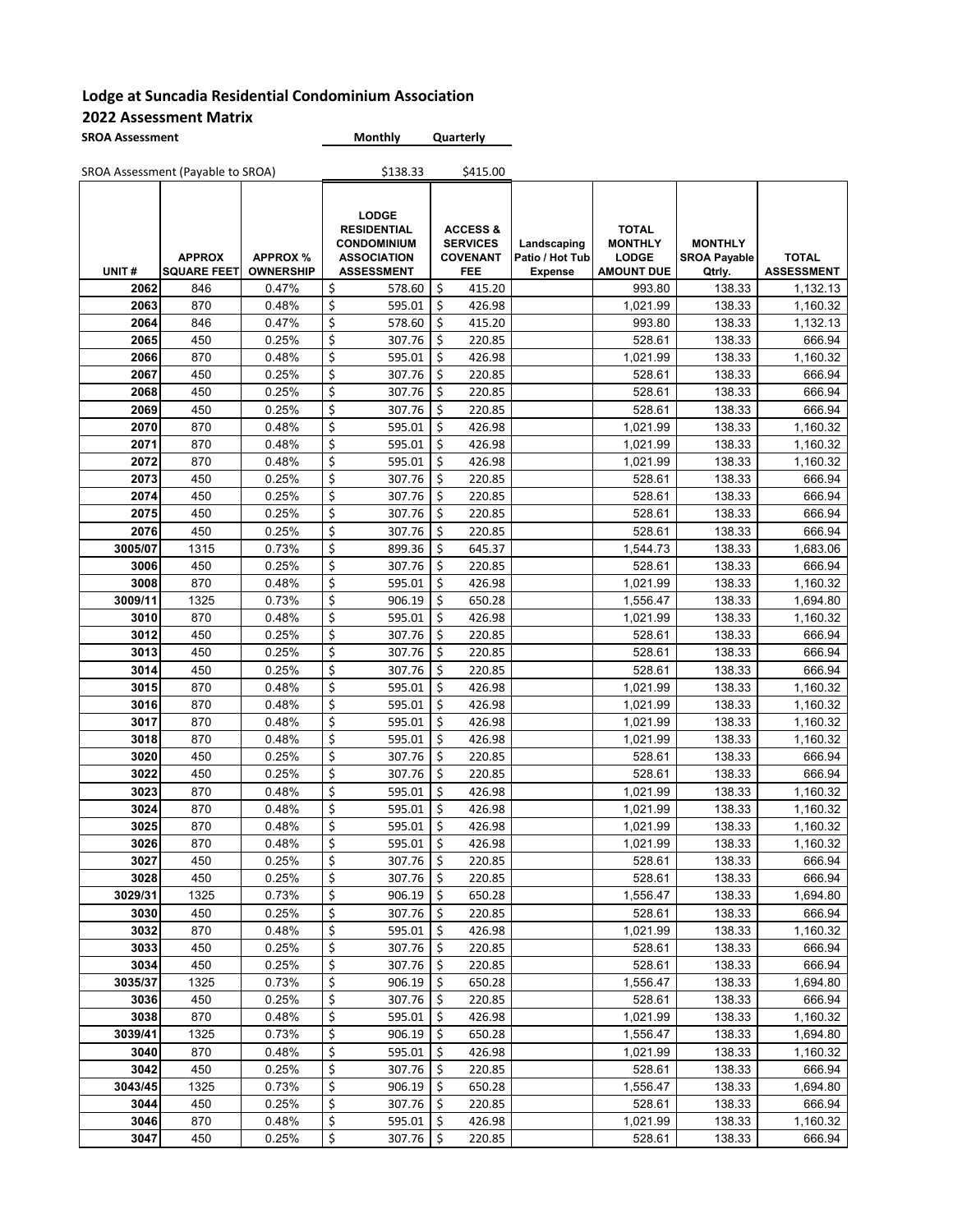| <b>SROA Assessment</b> | <b>Monthly</b> | Quarterly |
|------------------------|----------------|-----------|
|                        |                |           |

|              | SROA Assessment (Payable to SROA)   |                                     |                         | \$138.33                                                                                            |          | \$415.00                                                         |                                                  |                                                                     |                                                 |                                   |
|--------------|-------------------------------------|-------------------------------------|-------------------------|-----------------------------------------------------------------------------------------------------|----------|------------------------------------------------------------------|--------------------------------------------------|---------------------------------------------------------------------|-------------------------------------------------|-----------------------------------|
| UNIT#        | <b>APPROX</b><br><b>SQUARE FEET</b> | <b>APPROX %</b><br><b>OWNERSHIP</b> |                         | <b>LODGE</b><br><b>RESIDENTIAL</b><br><b>CONDOMINIUM</b><br><b>ASSOCIATION</b><br><b>ASSESSMENT</b> |          | <b>ACCESS &amp;</b><br><b>SERVICES</b><br><b>COVENANT</b><br>FEE | Landscaping<br>Patio / Hot Tub<br><b>Expense</b> | <b>TOTAL</b><br><b>MONTHLY</b><br><b>LODGE</b><br><b>AMOUNT DUE</b> | <b>MONTHLY</b><br><b>SROA Payable</b><br>Qtrly. | <b>TOTAL</b><br><b>ASSESSMENT</b> |
| 3048         | 450                                 | 0.25%                               | \$                      | 307.76                                                                                              | \$       | 220.85                                                           |                                                  | 528.61                                                              | 138.33                                          | 666.94                            |
| 3049         | 450                                 | 0.25%                               | \$                      | 307.76                                                                                              | \$       | 220.85                                                           |                                                  | 528.61                                                              | 138.33                                          | 666.94                            |
| 3050         | 450                                 | 0.25%                               | \$                      | 307.76                                                                                              | Ś.       | 220.85                                                           |                                                  | 528.61                                                              | 138.33                                          | 666.94                            |
| 3051         | 870                                 | 0.48%                               | \$                      | 595.01                                                                                              | \$       | 426.98                                                           |                                                  | 1,021.99                                                            | 138.33                                          | 1,160.32                          |
| 3052         | 870                                 | 0.48%                               | \$                      | 595.01                                                                                              | \$       | 426.98                                                           |                                                  | 1,021.99                                                            | 138.33                                          | 1,160.32                          |
| 3053/55      | 1320                                | 0.73%                               | \$                      | 902.78                                                                                              | \$       | 647.83                                                           |                                                  | 1,550.61                                                            | 138.33                                          | 1,688.94                          |
| 3054         | 870                                 | 0.48%                               | \$                      | 595.01                                                                                              | \$       | 426.98                                                           |                                                  | 1,021.99                                                            | 138.33                                          | 1,160.32                          |
| 3056         | 450                                 | 0.25%                               | \$                      | 307.76                                                                                              | \$       | 220.85                                                           |                                                  | 528.61                                                              | 138.33                                          | 666.94                            |
| 3057         | 450                                 | 0.25%                               | $\overline{\mathsf{S}}$ | 307.76                                                                                              | \$       | 220.85                                                           |                                                  | 528.61                                                              | 138.33                                          | 666.94                            |
| 3058         | 450                                 | 0.25%                               | $\overline{\xi}$        | 307.76                                                                                              | Ś.       | 220.85                                                           |                                                  | 528.61                                                              | 138.33                                          | 666.94                            |
| 3059         | 870                                 | 0.48%                               | \$                      | 595.01                                                                                              | \$       | 426.98                                                           |                                                  | 1,021.99                                                            | 138.33                                          | 1,160.32                          |
| 3060         | 870                                 | 0.48%                               | \$                      | 595.01                                                                                              | \$       | 426.98                                                           |                                                  | 1,021.99                                                            | 138.33                                          | 1,160.32                          |
| 3061         | 450                                 | 0.25%                               | \$                      | 307.76                                                                                              | \$       | 220.85                                                           |                                                  | 528.61                                                              | 138.33                                          | 666.94                            |
| 3062         | 846                                 | 0.47%                               | \$                      | 578.60                                                                                              | \$       | 415.20                                                           |                                                  | 993.80                                                              | 138.33                                          | 1,132.13                          |
| 3063         | 870                                 | 0.48%                               | \$                      | 595.01                                                                                              | \$       | 426.98                                                           |                                                  | 1,021.99                                                            | 138.33                                          | 1,160.32                          |
| 3064         | 846                                 | 0.47%                               | $\overline{\mathsf{S}}$ | 578.60                                                                                              | \$       | 415.20                                                           |                                                  | 993.80                                                              | 138.33                                          | 1,132.13                          |
| 3065         | 450                                 | 0.25%                               | \$                      | 307.76                                                                                              | \$       | 220.85                                                           |                                                  | 528.61                                                              | 138.33                                          | 666.94                            |
| 3066         | 870                                 | 0.48%                               | \$                      | 595.01                                                                                              | \$       | 426.98                                                           |                                                  | 1,021.99                                                            | 138.33                                          | 1,160.32                          |
| 3067/69      | 1325                                | 0.73%                               | \$                      | 906.19                                                                                              | \$       | 650.28                                                           |                                                  | 1,556.47                                                            | 138.33                                          | 1,694.80                          |
| 3068         | 450                                 | 0.25%                               | \$                      | 307.76                                                                                              | \$       | 220.85                                                           |                                                  | 528.61                                                              | 138.33                                          | 666.94                            |
| 3070         | 870                                 | 0.48%                               | \$                      | 595.01                                                                                              | \$       | 426.98                                                           |                                                  | 1,021.99                                                            | 138.33                                          | 1,160.32                          |
| 3071         | 870                                 | 0.48%                               | \$                      | 595.01                                                                                              | \$       | 426.98                                                           |                                                  | 1,021.99                                                            | 138.33                                          | 1,160.32                          |
| 3072         | 870                                 | 0.48%                               | $\overline{\mathsf{S}}$ | 595.01                                                                                              | \$       | 426.98                                                           |                                                  | 1,021.99                                                            | 138.33                                          | 1,160.32                          |
| 3073         | 450                                 | 0.25%                               | \$                      | 307.76                                                                                              | \$       | 220.85                                                           |                                                  | 528.61                                                              | 138.33                                          | 666.94                            |
| 3074         | 450                                 | 0.25%                               | \$                      | 307.76                                                                                              | \$       | 220.85                                                           |                                                  | 528.61                                                              | 138.33                                          | 666.94                            |
| 3075         | 450                                 | 0.25%                               | \$                      | 307.76                                                                                              | \$       | 220.85                                                           |                                                  | 528.61                                                              | 138.33                                          | 666.94                            |
| 3076         | 450                                 | 0.25%                               | \$                      | 307.76                                                                                              | \$       | 220.85                                                           |                                                  | 528.61                                                              | 138.33                                          | 666.94                            |
| 4005/07      | 1315                                | 0.73%                               | \$                      | 899.36                                                                                              | \$       | 645.37                                                           |                                                  | 1,544.73                                                            | 138.33                                          | 1,683.06                          |
| 4006/08      | 1325                                | 0.73%                               | \$                      | 906.19                                                                                              | \$       | 650.28                                                           |                                                  | 1,556.47                                                            | 138.33                                          | 1,694.80                          |
| 4009/11      | 1325                                | 0.73%                               | $\overline{\xi}$        | 906.19                                                                                              | \$       | 650.28                                                           |                                                  | 1,556.47                                                            | 138.33                                          | 1,694.80                          |
| 4010         | 870                                 | 0.48%                               | \$                      | 595.01                                                                                              | \$       | 426.98                                                           |                                                  | 1,021.99                                                            | 138.33                                          | 1,160.32                          |
| 4012         | 450                                 | 0.25%                               | \$                      | 307.76                                                                                              | \$       | 220.85                                                           |                                                  | 528.61                                                              | 138.33                                          | 666.94                            |
| 4013/15      | 1325                                | 0.73%                               | \$                      | 906.19                                                                                              | \$       | 650.28                                                           |                                                  | 1,556.47                                                            | 138.33                                          | 1,694.80                          |
| 4014         | 450                                 | 0.25%                               | \$                      | 307.76                                                                                              | \$.      | 220.85                                                           |                                                  | 528.61                                                              | 138.33                                          | 666.94                            |
| 4016         | 870                                 | 0.48%                               | \$                      | 595.01                                                                                              | \$       | 426.98                                                           |                                                  | 1,021.99                                                            | 138.33                                          | 1,160.32                          |
| 4017         | 870                                 | 0.48%                               | \$                      | 595.01                                                                                              | \$       | 426.98                                                           |                                                  | 1,021.99                                                            | 138.33                                          | 1,160.32                          |
| 4018         | 870                                 | 0.48%                               | \$                      | 595.01                                                                                              | \$       | 426.98                                                           |                                                  | 1,021.99                                                            | 138.33                                          | 1,160.32                          |
| 4020         | 450                                 | 0.25%                               | \$                      | 307.76                                                                                              | \$       | 220.85                                                           |                                                  | 528.61                                                              | 138.33                                          | 666.94                            |
| 4022         | 450                                 | 0.25%                               | \$                      | 307.76<br>595.01                                                                                    | \$       | 220.85                                                           |                                                  | 528.61                                                              | 138.33                                          | 666.94                            |
| 4023         | 870                                 | 0.48%                               | \$                      |                                                                                                     | \$       | 426.98                                                           |                                                  | 1,021.99                                                            | 138.33                                          | 1,160.32                          |
| 4024<br>4025 | 870<br>870                          | 0.48%<br>0.48%                      | \$<br>\$                | 595.01<br>595.01                                                                                    | \$       | 426.98<br>426.98                                                 |                                                  | 1,021.99<br>1,021.99                                                | 138.33                                          | 1,160.32                          |
| 4026         | 870                                 | 0.48%                               | \$                      | 595.01                                                                                              | \$<br>\$ | 426.98                                                           |                                                  | 1,021.99                                                            | 138.33<br>138.33                                | 1,160.32<br>1,160.32              |
| 4027         | 450                                 | 0.25%                               | \$                      | 307.76                                                                                              | \$       | 220.85                                                           |                                                  | 528.61                                                              | 138.33                                          | 666.94                            |
| 4028         | 450                                 | 0.25%                               | \$                      | 307.76                                                                                              | \$       |                                                                  |                                                  |                                                                     |                                                 |                                   |
| 4029/31      |                                     | 0.73%                               | \$                      |                                                                                                     | \$       | 220.85                                                           |                                                  | 528.61                                                              | 138.33                                          | 666.94                            |
| 4030         | 1325<br>450                         | 0.25%                               | \$                      | 906.19<br>307.76                                                                                    | \$       | 650.28<br>220.85                                                 |                                                  | 1,556.47<br>528.61                                                  | 138.33<br>138.33                                | 1,694.80<br>666.94                |
| 4032         | 870                                 | 0.48%                               | \$                      | 595.01                                                                                              | \$       | 426.98                                                           |                                                  | 1,021.99                                                            | 138.33                                          | 1,160.32                          |
| 4035/37      | 1325                                | 0.73%                               | \$                      | 906.19                                                                                              | \$       | 650.28                                                           |                                                  | 1,556.47                                                            | 138.33                                          | 1,694.80                          |
| 4036         | 450                                 | 0.25%                               | \$                      | 307.76                                                                                              | \$       | 220.85                                                           |                                                  | 528.61                                                              | 138.33                                          | 666.94                            |
|              |                                     |                                     |                         |                                                                                                     |          |                                                                  |                                                  |                                                                     |                                                 |                                   |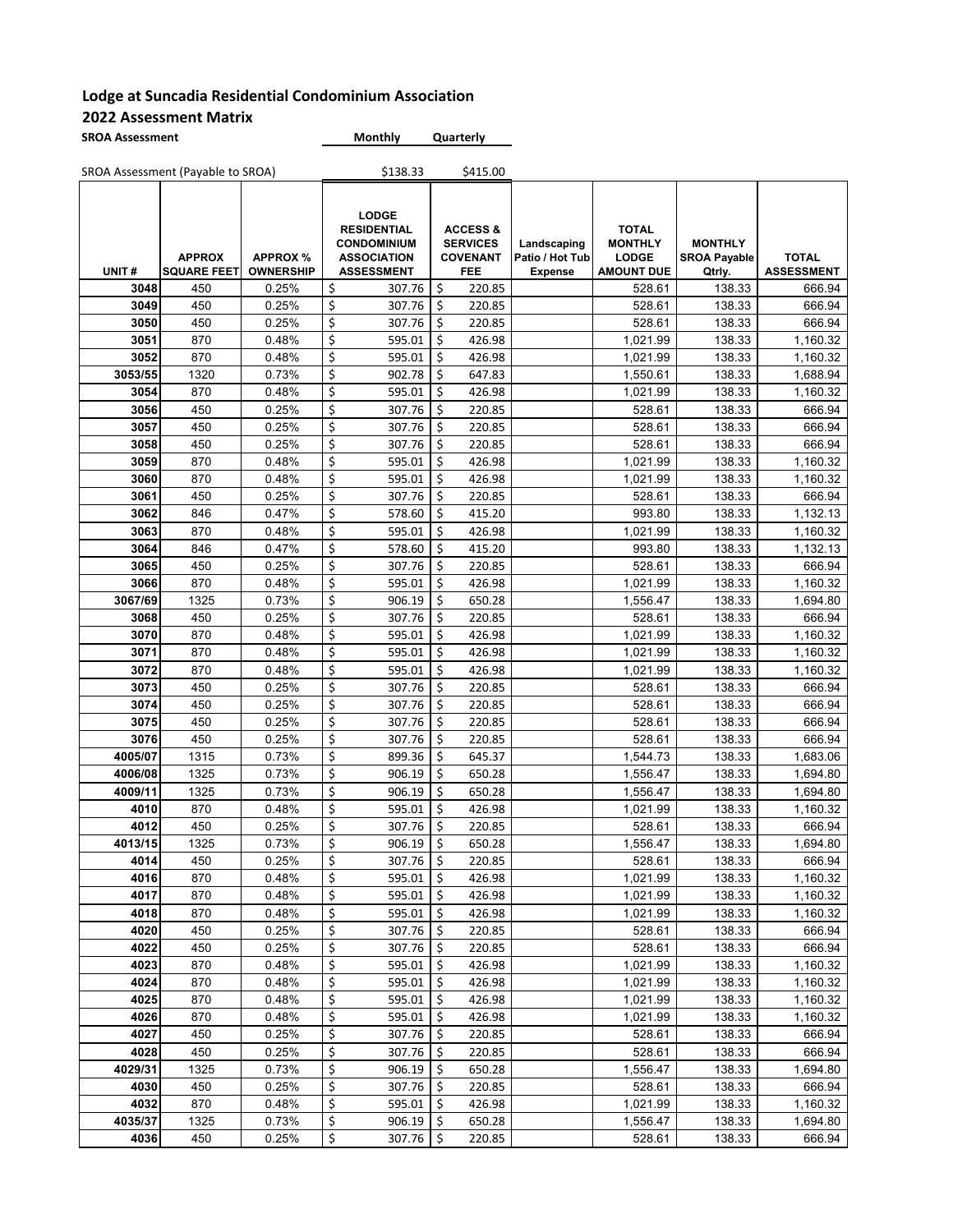| <b>SROA Assessment</b> | <b>Monthly</b> | Quarterly |
|------------------------|----------------|-----------|
|                        |                |           |

|              | SROA Assessment (Payable to SROA)   |                                     |                         | \$138.33                                                                                            |          | \$415.00                                                                |                                                  |                                                                     |                                                 |                                   |
|--------------|-------------------------------------|-------------------------------------|-------------------------|-----------------------------------------------------------------------------------------------------|----------|-------------------------------------------------------------------------|--------------------------------------------------|---------------------------------------------------------------------|-------------------------------------------------|-----------------------------------|
| UNIT#        | <b>APPROX</b><br><b>SQUARE FEET</b> | <b>APPROX %</b><br><b>OWNERSHIP</b> |                         | <b>LODGE</b><br><b>RESIDENTIAL</b><br><b>CONDOMINIUM</b><br><b>ASSOCIATION</b><br><b>ASSESSMENT</b> |          | <b>ACCESS &amp;</b><br><b>SERVICES</b><br><b>COVENANT</b><br><b>FEE</b> | Landscaping<br>Patio / Hot Tub<br><b>Expense</b> | <b>TOTAL</b><br><b>MONTHLY</b><br><b>LODGE</b><br><b>AMOUNT DUE</b> | <b>MONTHLY</b><br><b>SROA Payable</b><br>Qtrly. | <b>TOTAL</b><br><b>ASSESSMENT</b> |
| 4038         | 870                                 | 0.48%                               | \$                      | 595.01                                                                                              | \$       | 426.98                                                                  |                                                  | 1,021.99                                                            | 138.33                                          | 1,160.32                          |
| 4039/41      | 1325                                | 0.73%                               | \$                      | 906.19                                                                                              | \$       | 650.28                                                                  |                                                  | 1,556.47                                                            | 138.33                                          | 1,694.80                          |
| 4040         | 870                                 | 0.48%                               | \$                      | 595.01                                                                                              | \$       | 426.98                                                                  |                                                  | 1,021.99                                                            | 138.33                                          | 1,160.32                          |
| 4042         | 450                                 | 0.25%                               | \$                      | 307.76                                                                                              | \$       | 220.85                                                                  |                                                  | 528.61                                                              | 138.33                                          | 666.94                            |
| 4043         | 450                                 | 0.25%                               | \$                      | 307.76                                                                                              | \$       | 220.85                                                                  |                                                  | 528.61                                                              | 138.33                                          | 666.94                            |
| 4044         | 450                                 | 0.25%                               | \$                      | 307.76                                                                                              | \$       | 220.85                                                                  |                                                  | 528.61                                                              | 138.33                                          | 666.94                            |
| 4045         | 870                                 | 0.48%                               | \$                      | 595.01                                                                                              | \$       | 426.98                                                                  |                                                  | 1,021.99                                                            | 138.33                                          | 1,160.32                          |
| 4046         | 870                                 | 0.48%                               | \$                      | 595.01                                                                                              | \$       | 426.98                                                                  |                                                  | 1,021.99                                                            | 138.33                                          | 1,160.32                          |
| 4047         | 450                                 | 0.25%                               | \$                      | 307.76                                                                                              | \$       | 220.85                                                                  |                                                  | 528.61                                                              | 138.33                                          | 666.94                            |
| 4048         | 450                                 | 0.25%                               | \$                      | 307.76                                                                                              | \$       | 220.85                                                                  |                                                  | 528.61                                                              | 138.33                                          | 666.94                            |
| 4049         | 450                                 | 0.25%                               | \$                      | 307.76                                                                                              | \$       | 220.85                                                                  |                                                  | 528.61                                                              | 138.33                                          | 666.94                            |
| 4050         | 450                                 | 0.25%                               | \$                      | 307.76                                                                                              | \$       | 220.85                                                                  |                                                  | 528.61                                                              | 138.33                                          | 666.94                            |
| 4051         | 870                                 | 0.48%                               | \$                      | 595.01                                                                                              | \$       | 426.98                                                                  |                                                  | 1,021.99                                                            | 138.33                                          | 1,160.32                          |
| 4052         | 870                                 | 0.48%                               | \$                      | 595.01                                                                                              | \$       | 426.98                                                                  |                                                  | 1,021.99                                                            | 138.33                                          | 1,160.32                          |
| 4053/55      | 1320                                | 0.73%                               | \$                      | 902.78                                                                                              | \$       | 647.83                                                                  |                                                  | 1,550.61                                                            | 138.33                                          | 1,688.94                          |
| 4054         | 870                                 | 0.48%                               | \$                      | 595.01                                                                                              | \$       | 426.98                                                                  |                                                  | 1,021.99                                                            | 138.33                                          | 1,160.32                          |
| 4056         | 450                                 | 0.25%                               | \$                      | 307.76                                                                                              | \$       | 220.85                                                                  |                                                  | 528.61                                                              | 138.33                                          | 666.94                            |
| 4057         | 450                                 | 0.25%                               | \$                      | 307.76                                                                                              | \$       | 220.85                                                                  |                                                  | 528.61                                                              | 138.33                                          | 666.94                            |
| 4058         | 450                                 | 0.25%                               | \$                      | 307.76                                                                                              | \$       | 220.85                                                                  |                                                  | 528.61                                                              | 138.33                                          | 666.94                            |
| 4059         | 870                                 | 0.48%                               | \$                      | 595.01                                                                                              | \$       | 426.98                                                                  |                                                  | 1,021.99                                                            | 138.33                                          | 1,160.32                          |
| 4060         | 870                                 | 0.48%                               | \$                      | 595.01                                                                                              | \$       | 426.98                                                                  |                                                  | 1,021.99                                                            | 138.33                                          | 1,160.32                          |
| 4061         | 450                                 | 0.25%                               | \$                      | 307.76                                                                                              | \$       | 220.85                                                                  |                                                  | 528.61                                                              | 138.33                                          | 666.94                            |
| 4062         | 846                                 | 0.47%                               | $\overline{\mathbf{S}}$ | 578.60                                                                                              | \$       | 415.20                                                                  |                                                  | 993.80                                                              | 138.33                                          | 1,132.13                          |
| 4063         | 870                                 | 0.48%                               | \$                      | 595.01                                                                                              | \$       | 426.98                                                                  |                                                  | 1,021.99                                                            | 138.33                                          | 1,160.32                          |
| 4064         | 846                                 | 0.47%                               | \$                      | 578.60                                                                                              | \$       | 415.20                                                                  |                                                  | 993.80                                                              | 138.33                                          | 1,132.13                          |
| 4065         | 450                                 | 0.25%                               | \$                      | 307.76                                                                                              | \$       | 220.85                                                                  |                                                  | 528.61                                                              | 138.33                                          | 666.94                            |
| 4066         | 870                                 | 0.48%                               | \$                      | 595.01                                                                                              | \$       | 426.98                                                                  |                                                  | 1,021.99                                                            | 138.33                                          | 1,160.32                          |
| 4067/69      | 1325                                | 0.73%                               | \$                      | 906.19                                                                                              | \$       | 650.28                                                                  |                                                  | 1,556.47                                                            | 138.33                                          | 1,694.80                          |
| 4068         | 450                                 | 0.25%                               | \$                      | 307.76                                                                                              | \$       | 220.85                                                                  |                                                  | 528.61                                                              | 138.33                                          | 666.94                            |
| 4070         | 870                                 | 0.48%                               | \$                      | 595.01                                                                                              | \$       | 426.98                                                                  |                                                  | 1,021.99                                                            | 138.33                                          | 1,160.32                          |
| 4071         | 870                                 | 0.48%                               | \$                      | 595.01                                                                                              | \$       | 426.98                                                                  |                                                  | 1,021.99                                                            | 138.33                                          | 1,160.32                          |
| 4072         | 870                                 | 0.48%                               | \$                      | 595.01                                                                                              | \$       | 426.98                                                                  |                                                  | 1,021.99                                                            | 138.33                                          | 1,160.32                          |
| 4073         | 450                                 | 0.25%                               | \$                      | 307.76                                                                                              | \$       | 220.85                                                                  |                                                  | 528.61                                                              | 138.33                                          | 666.94                            |
| 4074         | 450                                 | 0.25%                               | \$                      | $307.76$   \$                                                                                       |          | 220.85                                                                  |                                                  | 528.61                                                              | 138.33                                          | 666.94                            |
| 5027         | 795                                 | 0.44%                               | \$                      | 543.72                                                                                              | \$       | 390.17                                                                  |                                                  | 933.89                                                              | 138.33                                          | 1,072.22                          |
| 5028         | 795                                 | 0.44%                               | \$                      | 543.72                                                                                              | \$       | 390.17                                                                  |                                                  | 933.89                                                              | 138.33                                          | 1,072.22                          |
| 5029         | 1040                                | 0.57%                               | \$                      | 711.28                                                                                              | \$       | 510.41                                                                  |                                                  | 1,221.69                                                            | 138.33                                          | 1,360.02                          |
| 5030         | 1415                                | 0.78%                               | \$                      | 967.75                                                                                              | \$       | 694.45                                                                  |                                                  | 1,662.20                                                            | 138.33                                          | 1,800.53                          |
| 5031         | 1415                                | 0.78%                               | \$                      | 967.75                                                                                              | \$       | 694.45                                                                  |                                                  | 1,662.20                                                            | 138.33                                          | 1,800.53                          |
| 5032         | 1040                                | 0.57%                               | \$                      | 711.28                                                                                              | \$       | 510.41                                                                  |                                                  | 1,221.69                                                            | 138.33                                          | 1,360.02                          |
| 5035         | 1260                                | 0.70%                               | \$                      | 861.73                                                                                              | \$       | 618.38                                                                  |                                                  | 1,480.11                                                            | 138.33                                          | 1,618.44                          |
| 5036<br>5037 | 1480<br>1415                        | 0.82%<br>0.78%                      | \$<br>\$                | 1,012.20<br>967.75                                                                                  | \$<br>\$ | 726.35<br>694.45                                                        |                                                  | 1,738.55<br>1,662.20                                                | 138.33<br>138.33                                | 1,876.88                          |
| 5038         | 1415                                | 0.78%                               | \$                      | 967.75                                                                                              | \$       | 694.45                                                                  |                                                  | 1,662.20                                                            | 138.33                                          | 1,800.53<br>1,800.53              |
| 5039         | 795                                 | 0.44%                               | \$                      | 543.72                                                                                              | \$       | 390.17                                                                  |                                                  | 933.89                                                              |                                                 |                                   |
| 5040         | 795                                 | 0.44%                               | \$                      | 543.72                                                                                              | \$       | 390.17                                                                  |                                                  |                                                                     | 138.33                                          | 1,072.22                          |
| 5041         | 1040                                | 0.57%                               | \$                      | 711.28                                                                                              | \$       | 510.41                                                                  |                                                  | 933.89<br>1,221.69                                                  | 138.33<br>138.33                                | 1,072.22<br>1,360.02              |
| 5042         | 1040                                | 0.57%                               | \$                      | 711.28                                                                                              | \$       | 510.41                                                                  |                                                  | 1,221.69                                                            | 138.33                                          | 1,360.02                          |
| 5043         | 1415                                | 0.78%                               | \$                      | 967.75                                                                                              | \$       | 694.45                                                                  |                                                  | 1,662.20                                                            | 138.33                                          | 1,800.53                          |
| 5044         | 1415                                | 0.78%                               | \$                      | 967.75                                                                                              | \$       | 694.45                                                                  |                                                  | 1,662.20                                                            | 138.33                                          | 1,800.53                          |
|              |                                     |                                     |                         |                                                                                                     |          |                                                                         |                                                  |                                                                     |                                                 |                                   |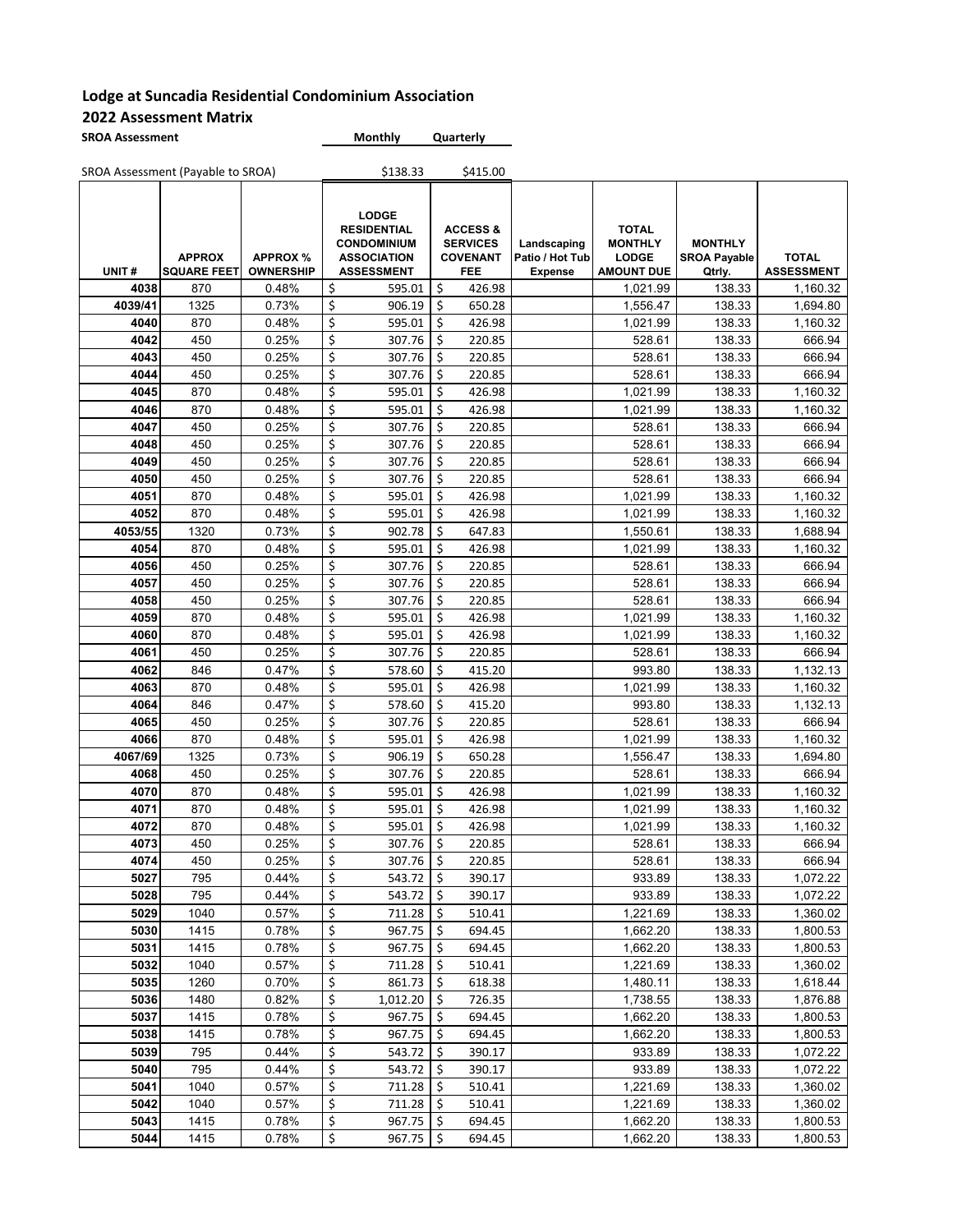#### **2022 Assessment Matrix**

| <b>SROA Assessment</b> | <b>Monthly</b> | Quarterly |
|------------------------|----------------|-----------|
|                        |                |           |

| SROA Assessment (Payable to SROA) |                                     | \$138.33                            |                                                                                                     | \$415.00 |                                                                         |                                                  |                                                                     |                                                 |                                   |
|-----------------------------------|-------------------------------------|-------------------------------------|-----------------------------------------------------------------------------------------------------|----------|-------------------------------------------------------------------------|--------------------------------------------------|---------------------------------------------------------------------|-------------------------------------------------|-----------------------------------|
| UNIT#                             | <b>APPROX</b><br><b>SQUARE FEET</b> | <b>APPROX %</b><br><b>OWNERSHIP</b> | <b>LODGE</b><br><b>RESIDENTIAL</b><br><b>CONDOMINIUM</b><br><b>ASSOCIATION</b><br><b>ASSESSMENT</b> |          | <b>ACCESS &amp;</b><br><b>SERVICES</b><br><b>COVENANT</b><br><b>FEE</b> | Landscaping<br>Patio / Hot Tub<br><b>Expense</b> | <b>TOTAL</b><br><b>MONTHLY</b><br><b>LODGE</b><br><b>AMOUNT DUE</b> | <b>MONTHLY</b><br><b>SROA Payable</b><br>Qtrly. | <b>TOTAL</b><br><b>ASSESSMENT</b> |
| 5045                              | 795                                 | 0.44%                               | \$<br>543.72                                                                                        | \$       | 390.17                                                                  |                                                  | 933.89                                                              | 138.33                                          | 1,072.22                          |
| 5046                              | 795                                 | 0.44%                               | \$<br>543.72                                                                                        | \$       | 390.17                                                                  |                                                  | 933.89                                                              | 138.33                                          | 1,072.22                          |
| 5047                              | 450                                 | 0.25%                               | \$<br>307.76                                                                                        | \$       | 220.85                                                                  |                                                  | 528.61                                                              | 138.33                                          | 666.94                            |
| 5048                              | 450                                 | 0.25%                               | \$<br>307.76                                                                                        | Ś        | 220.85                                                                  |                                                  | 528.61                                                              | 138.33                                          | 666.94                            |
| 5049                              | 870                                 | 0.48%                               | \$<br>595.01                                                                                        | Ś        | 426.98                                                                  |                                                  | 1,021.99                                                            | 138.33                                          | 1,160.32                          |
| 5050                              | 870                                 | 0.48%                               | \$<br>595.01                                                                                        | \$       | 426.98                                                                  |                                                  | 1,021.99                                                            | 138.33                                          | 1,160.32                          |
| 5051/53                           | 1320                                | 0.73%                               | \$<br>902.78                                                                                        | \$       | 647.83                                                                  |                                                  | 1,550.61                                                            | 138.33                                          | 1,688.94                          |
| 5052/54                           | 1325                                | 0.73%                               | \$<br>906.19                                                                                        | \$       | 650.28                                                                  |                                                  | 1,556.47                                                            | 138.33                                          | 1,694.80                          |
| 5055                              | 450                                 | 0.25%                               | \$<br>307.76                                                                                        | \$       | 220.85                                                                  |                                                  | 528.61                                                              | 138.33                                          | 666.94                            |
| 5056                              | 450                                 | 0.25%                               | \$<br>307.76                                                                                        | \$       | 220.85                                                                  |                                                  | 528.61                                                              | 138.33                                          | 666.94                            |
| 5057                              | 870                                 | 0.48%                               | \$<br>595.01                                                                                        | \$       | 426.98                                                                  |                                                  | 1,021.99                                                            | 138.33                                          | 1,160.32                          |
| 5058                              | 870                                 | 0.48%                               | \$<br>595.01                                                                                        | Ś        | 426.98                                                                  |                                                  | 1,021.99                                                            | 138.33                                          | 1,160.32                          |
| 5059                              | 795                                 | 0.44%                               | \$<br>543.72                                                                                        | \$       | 390.17                                                                  |                                                  | 933.89                                                              | 138.33                                          | 1,072.22                          |
| 5060                              | 1040                                | 0.57%                               | \$<br>711.28                                                                                        | \$       | 510.41                                                                  |                                                  | 1,221.69                                                            | 138.33                                          | 1,360.02                          |
| 5061                              | 1415                                | 0.78%                               | \$<br>967.75                                                                                        | Ś        | 694.45                                                                  |                                                  | 1,662.20                                                            | 138.33                                          | 1,800.53                          |
| 5062                              | 1415                                | 0.78%                               | \$<br>967.75                                                                                        | Ś        | 694.45                                                                  |                                                  | 1,662.20                                                            | 138.33                                          | 1,800.53                          |
| 5063                              | 1040                                | 0.57%                               | \$<br>711.28                                                                                        | \$       | 510.41                                                                  |                                                  | 1,221.69                                                            | 138.33                                          | 1,360.02                          |
| 5064                              | 1040                                | 0.57%                               | \$<br>711.28                                                                                        | Ś.       | 510.41                                                                  |                                                  | 1,221.69                                                            | 138.33                                          | 1,360.02                          |
| 6049/6051                         | 2500                                | 1.38%                               | \$<br>1,709.80                                                                                      | Ś.       | 1,226.94                                                                |                                                  | 2,936.74                                                            | 138.33                                          | 3,075.07                          |
| 6050                              | 1040                                | 0.57%                               | \$<br>711.28                                                                                        | \$       | 510.41                                                                  |                                                  | 1,221.69                                                            | 138.33                                          | 1,360.02                          |
| 6052                              | 1415                                | 0.78%                               | \$<br>967.75                                                                                        | Ś        | 694.45                                                                  |                                                  | 1,662.20                                                            | 138.33                                          | 1,800.53                          |
| 6053                              | 1040                                | 0.57%                               | \$<br>711.28                                                                                        | \$       | 510.41                                                                  |                                                  | 1,221.69                                                            | 138.33                                          | 1,360.02                          |
| 6054                              | 1040                                | 0.57%                               | \$<br>711.28                                                                                        | Ś        | 510.41                                                                  |                                                  | 1,221.69                                                            | 138.33                                          | 1,360.02                          |
| Total                             | 181258                              | 100.00%                             | \$<br>120,355.27                                                                                    |          | \$68,950.79                                                             | \$<br>540                                        | 189,846.06                                                          |                                                 |                                   |
| \$1,444,265                       |                                     |                                     | \$<br>1,444,263.24                                                                                  | \$       | 827,406                                                                 | \$<br>6,480                                      | 2,278,152.72                                                        |                                                 |                                   |

 $\frac{$8 \times 827,406}{$68,951}$  SF Budget

5745.875 2,271,669.45

\$2,052,720<br>\$ 896,357

##########

\$ 68,951 1,444,263.24 827,406.21 2,278,149.45

Developer Units

Tops

Rounding